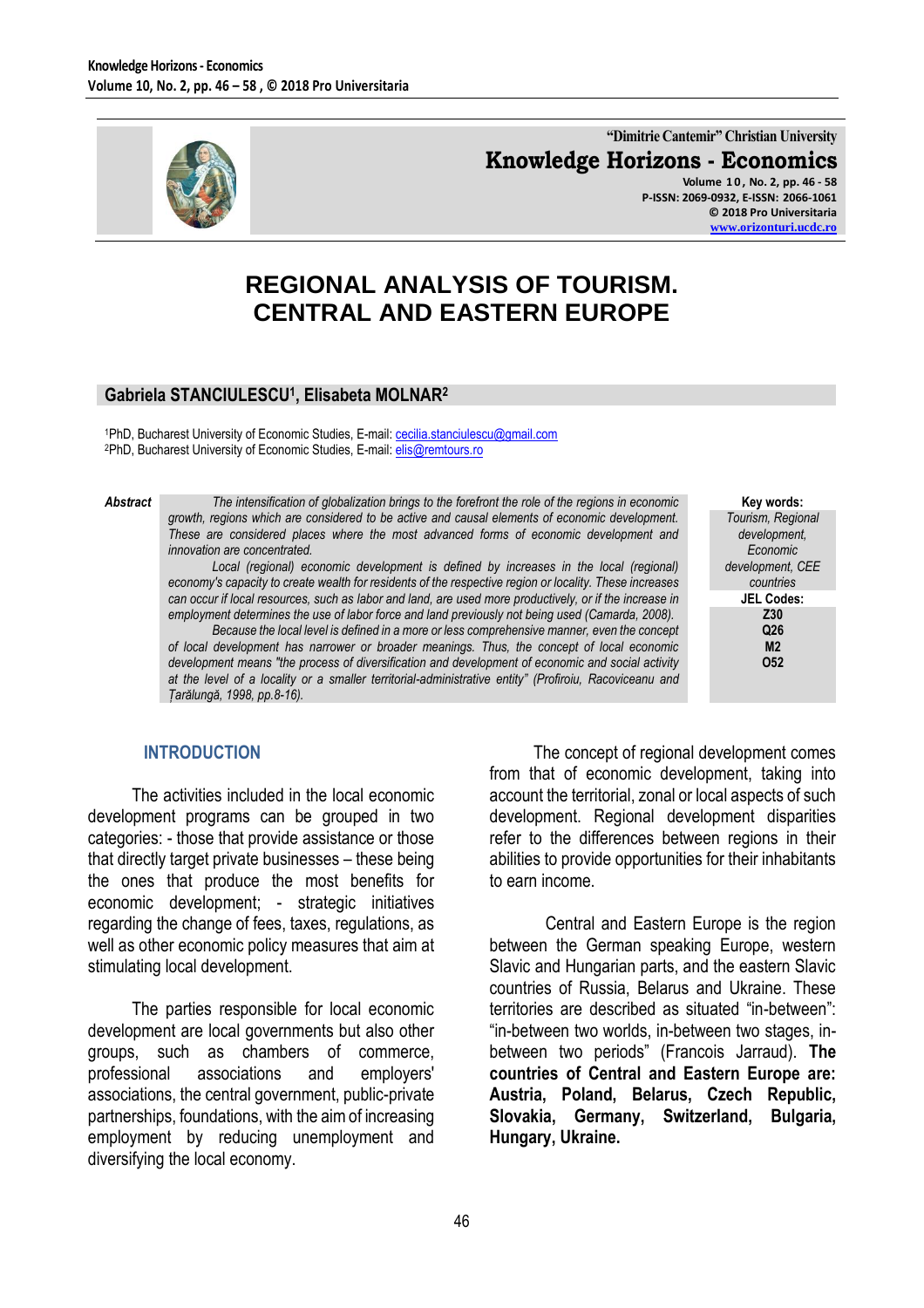| <b>COUNTRY</b>    | Size of<br>Area            | <b>Population</b><br>(inhabitants) city | Capital         | <b>Currency</b>             | Form of<br>government                   | Spoken language                                |
|-------------------|----------------------------|-----------------------------------------|-----------------|-----------------------------|-----------------------------------------|------------------------------------------------|
| Austria           | 83879<br>km <sub>2</sub>   | 8.735.453                               | Wien            | <b>EUR</b>                  | Federal<br>parliamentary<br>republic    | German                                         |
| <b>Germany</b>    | 357,121<br>km <sub>2</sub> | 82.670.000                              | Berlin.         | <b>EUR</b>                  | Federal<br>parliamentary<br>republic    | German                                         |
| Czech<br>Republic | 78,866<br>km <sub>2</sub>  | 10.500.000                              | Prague          | Czech koruna<br>(CZK)       | Parliamentary<br>democracy              | Czech                                          |
| Switzerland       | 41,285<br>km <sub>2</sub>  | 8.372.000                               | <b>Bern</b>     | <b>Swiss Franc</b><br>(CHF) | Federal<br>parliamentary<br>republic    | German, French,<br>Italian, Rhaeto-<br>Romanic |
| <b>Poland</b>     | 322,575<br>km <sub>2</sub> | 38.000.000                              | Warsaw          | Polish Zloty<br>(PLN)       | Republic,<br>parliamentary<br>democracy | Polish                                         |
| Hungary           | 93.028<br>km <sub>2</sub>  | 9.818.000                               | <b>Budapest</b> | Hungarian<br>Forint         | Parliamentary<br>republic               | Hungarian                                      |
| <b>Ukraine</b>    | 603,700<br>km <sub>2</sub> | 47.73.079                               | Kiev            | Hryvnya(U<br>AH)            | semi-presidential<br>republic           | Ukrainian                                      |

**Table 1. General data concerning the Eastern European countries**

## **Source:** [https://data.worldbank.org](https://data.worldbank.org/)

## **1. REGIONAL DEVELOPMENT POLICY**

*Regional policy* seeks to correct regional imbalances so as to ensure a more balanced distribution of population and economic activity across the territory.

The need for a regional policy to balance the demographic distribution and to determine the poles of development, as well as support the efforts of the least developed regions to catch up with the others, has not escaped the attention of the Community legislator over the nearly four decades of the EU's existence (Camardă, 2008).

Regional development policies have now become essential elements of development strategies, aiming to capitalize all the development factors on a higher level, and to alleviate the existing discrepancies in the development processes between regions in the spirit of economico-social solidarity and cohesion. In the view of Bachtler and Yuill (2001), unlike the old paradigm (see the *table*), the new approach to regional policy has four major characteristics:

- it has a broader coverage and more extensive actions and measures, covering several sectors: human resources, infrastructure, tourism, environment, etc.;
- addresses all regions;
- requires a proactive approach, and responds to regional challenges;
- it is being developed and implemented in partnership, with the involvement of all relevant actors either in the public or in the private fields, as well as in local and regional communities.

Regional development policy seeks to make a maximum use of natural, human, cultural and technical resources when regions face a wide variety of problems and cannot cope with them.

The main problems of regional development are related to: (Ionescu and Toderaș, 2007):

a. underdevelopment (lagging behind) of certain regions;

b. industrial decline due to technological change and thus changes in the production process;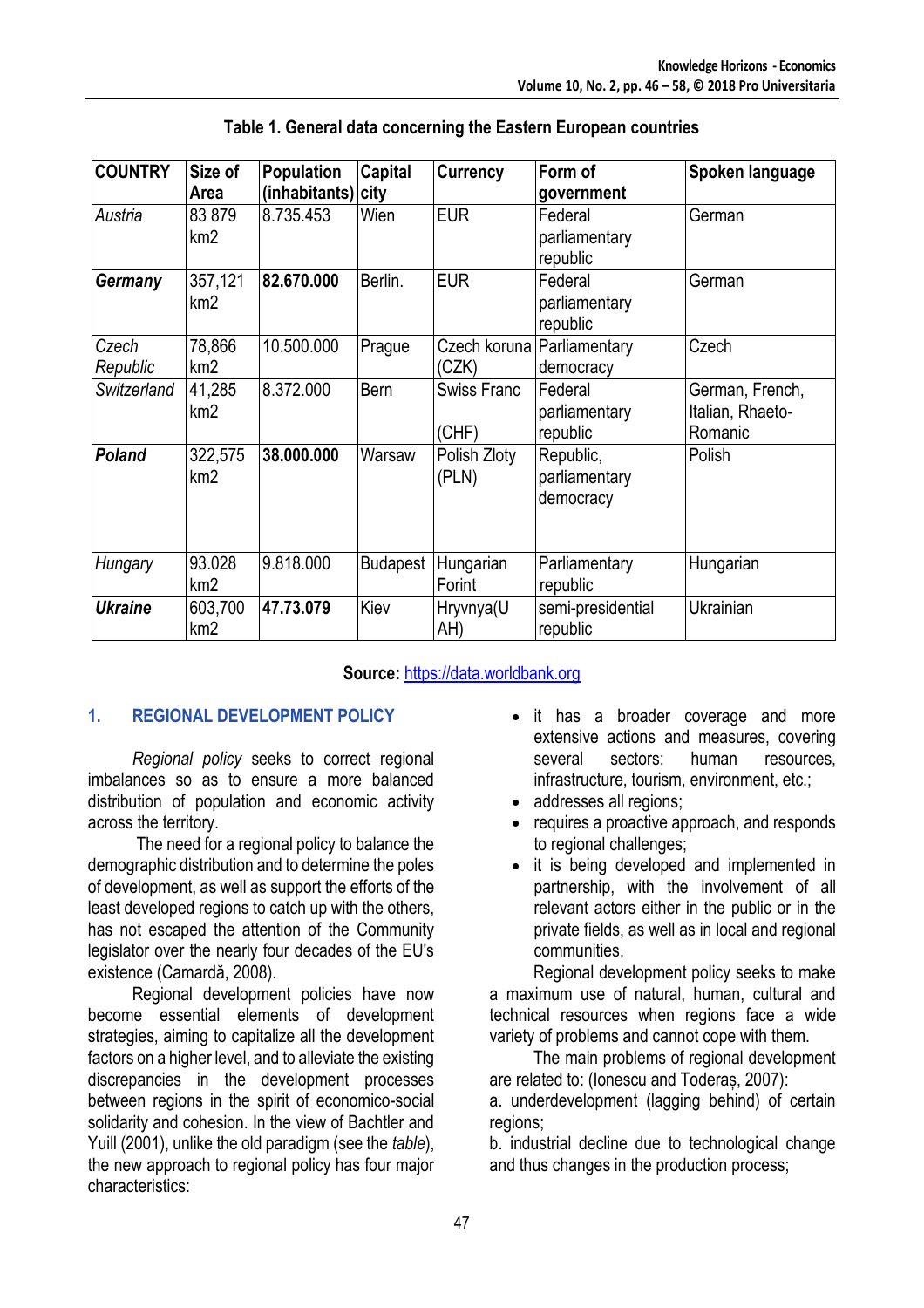c. difficulties in adapting the labor force and creating an efficient labor market, pollution and environmental degradation.

1. *The basic objectives* of regional development policy are as follows:

a. reducing existing regional imbalances, focusing on stimulating balanced development and revitalizing disadvantaged areas (those with delayed development);

b. preventing new imbalances;

c. meeting the criteria for integration into EU structures and access to financial assistance instruments for member countries (Structural and Cohesion Funds)

d. correlation with governmental sectoral development policies; the fostering of interregional, internal and international cooperation, which contributes to economic development and is in accordance with the legal provisions and the international agreements concluded by Romania.

The principles underlying the development and implementation of regional development policies are:

a. the decentralization of the decision-making process, from the central/governmental level to the level of regional communities;

b. partnership between all actors involved in the field of regional development;

c. planning - a process of using resources (through programs and projects) in order to achieve the established objectives;

d. co-financing - the financial contribution of the various actors involved in the implementation of regional development programs and projects.

Regional development policy represents one of the fundamental objectives of the EU. Also called the Economic and Social Cohesion Policy, regional development was first defined in the Treaty of the European Communities: cohesion is necessary to promote "overall harmonious development", the overall objective being to "reduce existing disparities between the levels of development of the various regions and the backwardness of less developed regions or islands, including rural areas" (Butea, n.d.).

Designed as a policy of solidarity at European level, regional policy is primarily based on financial solidarity, that is, the redistribution of a part of the Community's budget through the contribution of Member States to less prosperous regions and social groups.

 In fact, we can say that regional development policy has an accentuated instrumental character, and through its solidarity funds (the Cohesion Fund, the Structural Funds, the Solidarity Fund) contributes to the financing of sectoral policies such as agricultural policy, social policy, environmental protection policy (Phare Project EN 0006.18.02, 2003).

In addition, regional policy is also correlated with the EU's enlargement policy, through the creation of the Phare special pre-accession funds (support for economic reconstruction), ISPA (an instrument of structural policies, which foreshadows the Cohesion Fund) and SAPARD (a special program for agriculture) that are available for acceding countries and support their transition to EU standards and organizational structures.

 The complex character of regional development policy is also underlined by how it integrates three of the EU's priority objectives: economic and social cohesion, the extension of the application of the principle of subsidiarity, and sustainable development. Thus, economic and social cohesion is not only present at the level of the Structural Funds' objectives, but its importance is reflected by the creation of the eponymous fund (Cohesion Fund) that supports the speeding up of the convergence process and the attainment of the EU's average development levels in the case of four less developed Member States: Spain, Portugal, Greece and Ireland.

Currently, another challenge that regional policy has to face is the strong increase of competition between enterprises, which is determining more and more companies to conduct their businesses in regions with efficient infrastructure, high quality services and well trained workers (which alludes to the comparative advantages that may result from the presence of some new Member States)

 Thus, regional development funds must be effectively directed towards the least favored regions of the Union, and new Member States must be supported in developing infrastructure and services in order to attract such companies as well as increase their economic potential (Constantin, 2004).

The technological revolution and the development of the information society also challenge, in their turn, the objective of regional policy (to reduce the economic and social disparities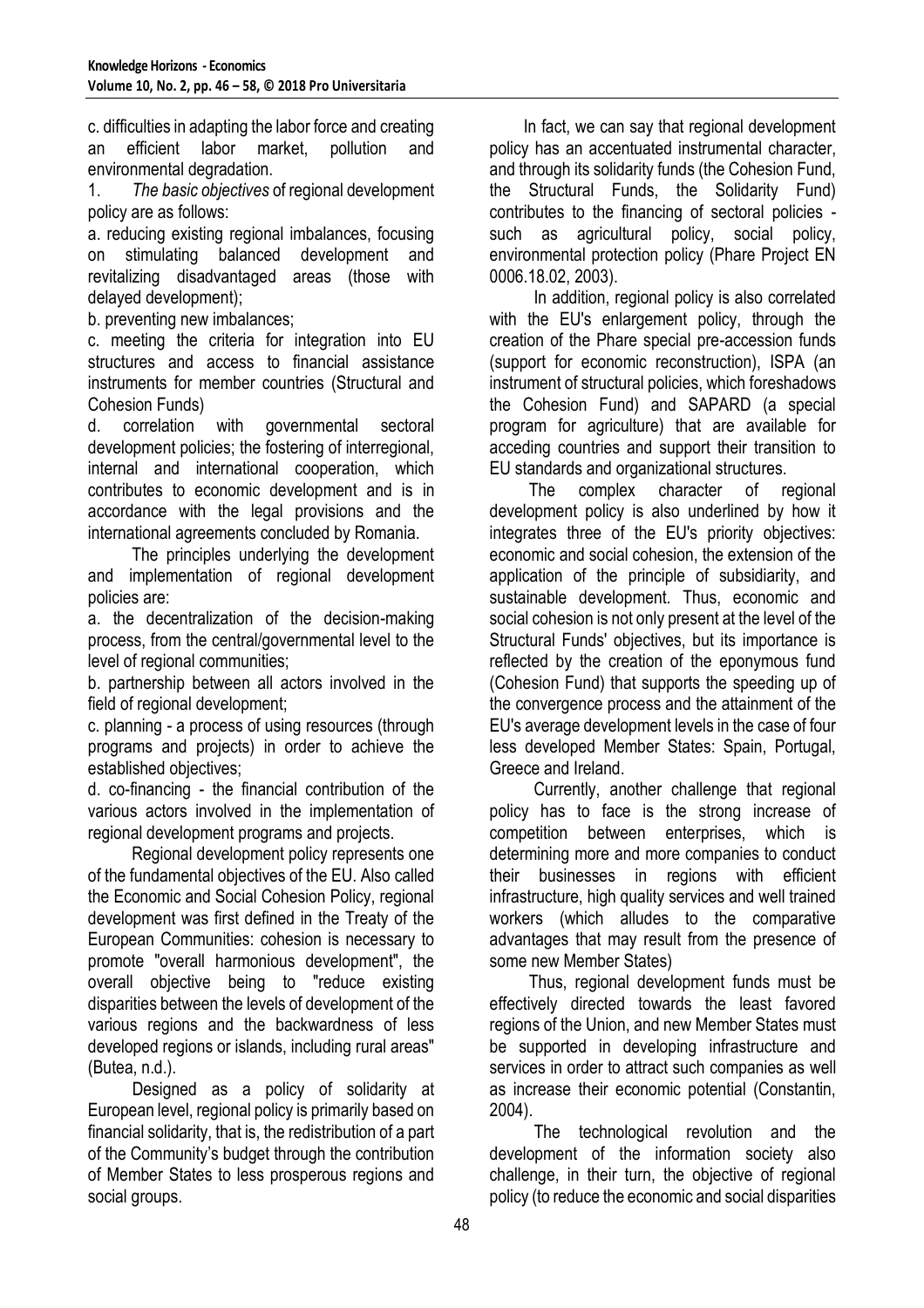between the regions of the EU) through the need to adapt citizens, the public and private sectors to the use of information and telecommunication networks.

 Regions and organizations well connected to these networks and familiar with the use of information technologies benefit from a consistent advantage in making their economies more efficient by saving time and communication costs, these being reduced by the increased access to information networks (Ionescu and Toderaș, 2007).

In the case of regional development policy, it is feasible to talk more about challenges and less about the problems the regional development policy faces at community and regional levels.

#### **2. ANALYSIS OF ECONOMIC INDICATORS OF CENTRAL AND EASTERN EUROPEAN COUNTRIES IN DYNAMICS**

Last two decades have seen a huge proliferation of perception based governance indicators, measuring a host of aspects of governance. These governance indictors are continuing to proliferate because of their increasing use by the academicians, foreign investors, donor countries and multilateral agencies. Therefore, in this paper, we study the available governance indicators very closely and critically evaluate them. We highlight five most widely used indicators: The World Bank's Worldwide Governance Indicator (WGI) and Country Policy and Institutional Assessment (CPIA), Overseas Development Institute (ODI)'s World Governance Assessment (WGA), Mo Ibrahim Foundation's Ibrahim's Index of African Governance (IIAG) and United Nations Economic Commission for Africa's (ECA) African Governance Report (AGR).

| Table 2. Evolution of Economic Indicators of Central and Eastern Europe |
|-------------------------------------------------------------------------|
| in the period of $2000 - 2015$                                          |

|                 | Year | <b>GDP</b><br>(B. \$) | <b>GDP</b><br>(actual<br>percentage<br>change - $%$ | <b>Unemplo</b><br>yment<br>rate $(\%)$ | <b>Inflation</b><br>rate<br>$(\%)$ | <b>Current</b><br><b>Account</b><br><b>Balance</b><br>(Bil. \$) | Imports<br>(B. \$) | <b>Exports</b><br>(B. \$) |
|-----------------|------|-----------------------|-----------------------------------------------------|----------------------------------------|------------------------------------|-----------------------------------------------------------------|--------------------|---------------------------|
| Austria         | 2000 | 196,422               | 1.35                                                | 4.7                                    | 1,39                               |                                                                 |                    |                           |
|                 | 2005 | 314.649               | 2.14                                                | 5.6                                    | 2.56                               |                                                                 |                    |                           |
|                 | 2010 | 390.212               | 1.92                                                | 4,8                                    | 1,00                               |                                                                 |                    |                           |
|                 | 2015 | 376.967               | 0,96                                                | 5.7                                    | 1.88                               |                                                                 |                    |                           |
| Germany         | 2000 | 1875.2                | 3.3                                                 | 6.7                                    | 3.29                               |                                                                 | 35.12              | 38.72                     |
|                 | 2005 | 2386.2                | 2.1                                                 | 5.4                                    | 0.64                               |                                                                 | 36.02              | 38.74                     |
|                 | 2010 | 2988.8                | 0.5                                                 | 7.9                                    | 4.28                               |                                                                 | 31.78              | 39.11                     |
|                 | 2015 | 3.355.8               | $\overline{\mathbf{1}}$                             | 6.1                                    | 2.32                               |                                                                 | 29.73              | 39.36                     |
| Czech           | 2000 | 151.436               | 4.29                                                | 8.8                                    | 3.90                               | $-2.69$                                                         | 34.43              | 31.364                    |
| Republic        |      |                       |                                                     |                                        |                                    |                                                                 |                    |                           |
|                 | 2005 | 183.583               | 6.44                                                | 7.9                                    | 1.85                               | $-2.81$                                                         | 91.32              | 89.167                    |
|                 | 2010 | 207.016               | 2.29                                                | 7.3                                    | 1.41                               | $-7.35$                                                         | 149.90             | 143.111                   |
|                 | 2015 | 223.836               | 4.53                                                | 5.0                                    | 0.35                               | 460.99                                                          | 157.91             | 158.365                   |
| Switzerla<br>nd | 2000 | 483.398               | 3.94                                                | 2.7.                                   | 1.35                               | 31.90                                                           | 166.82             | 201.72                    |
|                 | 2005 | 520.659               | 3.03                                                | 4.4                                    | 0.64                               | 55.42                                                           | 258.59             | 322.74                    |
|                 | 2010 | 581.209               | 2.95                                                | 4.5                                    | 0.28                               | 86.60                                                           | 401.78             | 497.11                    |
|                 | 2015 | 625.924               | 0.84                                                | 4.5                                    | $-0.56$                            | 77.37                                                           | 480.73             | 571.36                    |
| Poland          | 2000 | 171.89                | 4.6                                                 | 16.3                                   | 9.9                                | $-10.30$                                                        | 62551.0            | 9.90                      |
|                 | 2005 | 306.13                | 3,6                                                 | 17.8                                   | 2.2                                | $-7.90$                                                         | 87.808.4           | 2.20                      |
|                 | 2010 | 479.32                | $\overline{3.9}$                                    | 9.6                                    | 2.6.                               | $-25.80$                                                        | 152.150.1          | 2.60                      |
|                 | 2015 | 477.34                | 3.8                                                 | 7.5                                    | $-0.7$                             | $-2.90$                                                         | 199.659.2          | $-0.70$                   |
|                 | 2020 | 486.00                | 3.9                                                 | 3.7                                    | 2.4                                |                                                                 |                    | 2.40                      |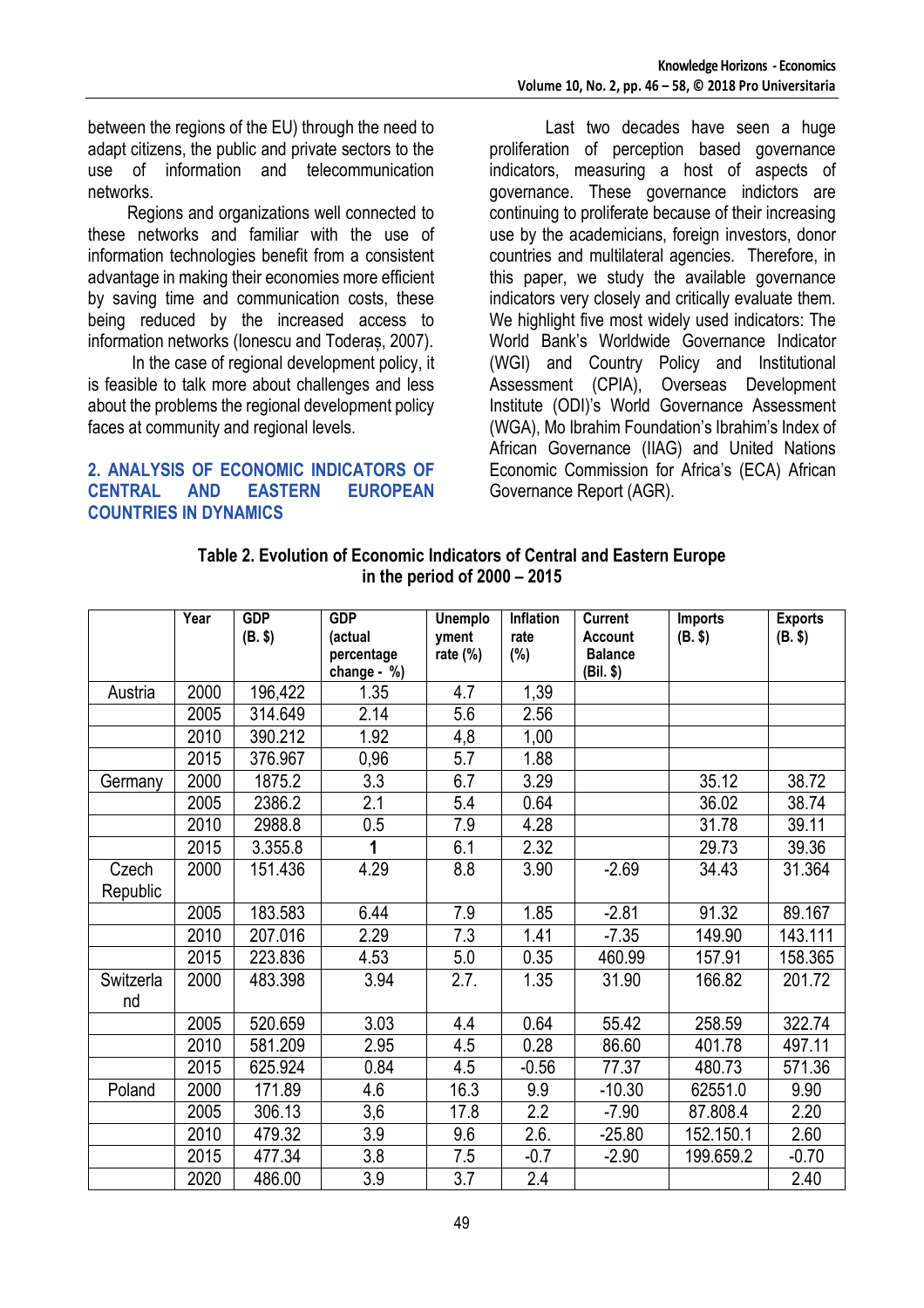| <b>Hungary</b> | 2000 | 9.900  | 1.00   | 19.1 | 4.1  |         |       |       |
|----------------|------|--------|--------|------|------|---------|-------|-------|
|                | 2005 | 10.500 | 1.06   | 19.4 | 3.5  |         |       |       |
|                | 2010 | 9.100  | 0.92   | 26.4 | 4.7  |         |       |       |
|                | 2015 | 9.600  | 0.97   | 17.3 | 0.1  |         |       |       |
| Ukraine        | 2000 | 31.26  | 5.9    | 11.6 | 28.2 | 1.4     | 16.92 | 19.52 |
|                | 2005 | 86.14  | 2.7.   | 7.1  | 13.5 | 2.5.    | 41.95 | 44.34 |
|                | 2010 | 103.06 | 4.2    | 8.1  | 9.7  | $-3.0$  | 69.60 | 63.99 |
|                | 2015 | 91.03  | $-9.7$ | 9.1  | 48.7 | $-0.18$ | 49.59 | 47.88 |
|                | 2020 | 128.28 | 3.0    | 8,3  | 6.46 |         |       |       |

Source: https://countryeconomy .com, [https://data.worldbank.org](https://data.worldbank.org/)

### **The Economy of Austria**

Austria has a prosperous economy and its inhabitants enjoy a high standard of living. As it can be seen from the data presented above, the Gross Domestic Product has benefited from a rising growth, but the effects of the international financial crisis and the recession of 2008 "manifested" later in the statistical data, which led to a decline in the economic level.

The unemployment rate has not increased as much as in other areas of the European Union, largely due to government subsidies for employees working at reduced hours. Regarding commerce, statistics on the value of imports/exports in billions could not be found, but it is certain that Austria is trading with many countries in the European Union, especially with Germany.

In Austria, the following types of tourism can be practiced: mountain tourism and winter sports, cultural-historical tourism, religious tourism, rural tourism, tourism of recreation and relaxation, of leisure, cycling, and ecotourism. Austria is known as a winter sports destination, due to its dreamlike slopes, snowcapped summits and the pleasures of skiing all year round on the glaciers. This type of tourism is much practiced and has modern facilities designed to satisfy the requests of the most demanding tourists.

According to Eurostat data of 2017, which looks at the minimum wage in Austria, it is clear that this has a value of 1100 euros/month, while the average wage has a value of 2009 euros/month. Comparing this data with the values of the European Union, Austria ranks above the European average: the minimum wage in the  $EU = 935.78$ euros/month; the average salary being = 1520

euros/month, fact, which leads to a strong migration of the population, especially from Eastern Europe.

## **The Economy of Germany**

With an indisputable economic power, Germany is one of the world's most developed and solid countries, based on manufacturing and foreign trade, and has become, in recent years, one of the "locomotives" of global economy. It has the largest national economy in Europe, the fourth largest in the world by the nominal GDP, and the fifth in the world according to purchasing power parity, according to data from 2008. The gross domestic product accounts for 71% of the services sector, 28.1% industrial sector and 0.8% - agricultural sector. However, starting with 2012, due to a number of external factors, Germany's economy has "moderated" its upward trajectory.

## **The Economy of the Czech Republic**

According to the 2013 data, the main imports are from Germany, Italy, Switzerland, China or the Czech Republic, and exports are redirected to Germany, Italy, the United States, Switzerland or France. According to Eurostat data of 2017, which looks at the minimum wage in Austria, it is clear that this has a value of 1100 euros/month, while the average wage has a value of 2009 euros/month. Comparing this data with the values of the European Union, Austria ranks above the European average: the minimum wage in the EU = 935.78 euros/month; the average salary being = 1520 euros/month, fact, which leads to a strong migration of the population, especially from Eastern Europe.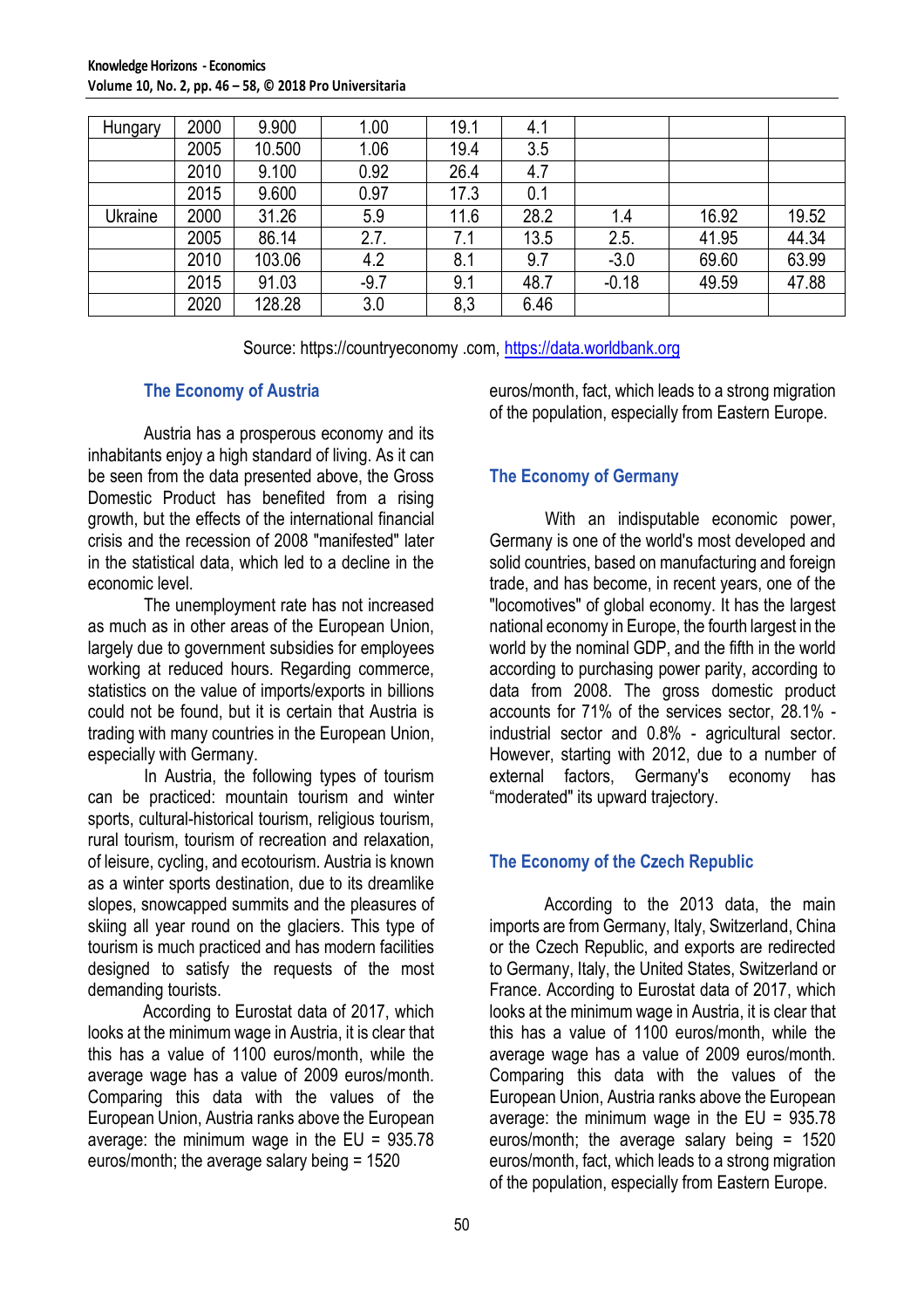#### **The Economy of Switzerland**

Switzerland ranks first in the competitiveness index for the seventh consecutive year. Switzerland is leading the innovation pillar, thanks to its world-class research institutions (first), high costs for research and development (R & D enterprises), and close cooperation between the academic world and the private sector (third). But many other factors contribute to Switzerland's ecosystem of innovation, including the level of businesses sophistication (first) and the ability of the country to develop and attract talents.

Switzerland has an excellent educational system at all levels and is a pioneer of the dual educational system. The labor market is very efficient, with high levels of employer-employer collaboration, and it creates a balance between employee protection and flexibility, as well as business needs. Swiss public institutions are among the most efficient and transparent ones in the world, and competitiveness is further supported by the excellent infrastructure and connectivity and by the highly developed financial markets. Last but not least, Switzerland's macroeconomic environment is among the most stable ones in the world (the 6th place) at a time when many developed countries continue to struggle in this field. These very strong economic foundations help explain Switzerland's resistance during the crisis. However, recent developments have created a series of risks and left little space for politics. These include the slow recovery of trading partner countries of great importance, appreciation of the Swiss franc, close to zero inflation and negative real interest rates. Uncertainty about the future immigration policy following the referendum against "mass immigration" could undermine Switzerland's ability to take advantage of the global talents needed to fuel the economy. Switzerland must continue to improve its competitive advantage in order to justify the high cost of doing business in the country.

#### **3. ANALYSIS TOURISM INDICATORS OF CENTRAL AND EASTERN EUROPEAN COUNTRIES**

Over time, an ever increasing number of destinations have opened up and invested in tourism development, turning modern tourism into a key driver of socio-economic progress through export revenues, the creation of jobs and enterprises, and infrastructure development. Globally, as an export category, tourism ranks fourth after fuels, chemicals and food. For many developing countries it is one of the main sources of foreign exchange income and the number one export category, creating much needed employment and opportunities for development.

| <b>Tourism</b><br><b>Indicators</b>        | <b>Austria</b> | Germany    | <b>Czech</b><br><b>Republic</b> | <b>Switzerland</b> | <b>Poland</b> | <b>Hungary</b> | <b>Ukraine</b>     |
|--------------------------------------------|----------------|------------|---------------------------------|--------------------|---------------|----------------|--------------------|
| 24 677 596<br>Total arrivals<br>(tourists) |                | 171.564    | 15.000.000                      | 8.570.000          | 16.722.000    | 23 5 69<br>135 | 13 333 096         |
| Travels abroad                             | 8,510,243      | 447.178    |                                 | 12,100,000         | 44,300,000    | 9 157 435      | 24,668,233         |
| Average length                             | 4.6            | 4          | 4                               | 2.1                | 4.25          | 2.3            | 2.44               |
| of stay (nights)                           |                |            |                                 |                    |               |                |                    |
| Average daily                              | 143 Euro/day   | 214        | 20                              | 69.39              | 25            | 21             | 28                 |
| expenses (US                               |                | Euro/day   |                                 |                    |               |                |                    |
| $\mathcal{L}$                              |                |            |                                 |                    |               |                |                    |
| Tourism's                                  | 9% from        | 38 billion | 118.13                          | 53.829             | 154 billion   | 12% from       | 106.7 billion      |
| contribution to                            | the            | U.S.       | billion                         | billion            | euros         | the            | <b>UAH billion</b> |
| GDP (billions,                             | economy        | dollars.   |                                 | $(8.6%$ of         |               | economy        | (7.1% of           |
| $US$ \$)                                   |                |            |                                 | GDP)               |               |                | GDP)               |

#### **Table 3. Analysis of Tourism Indicators of Central and Eastern European Countries**

Source: Data as collected by UNWTO - 2016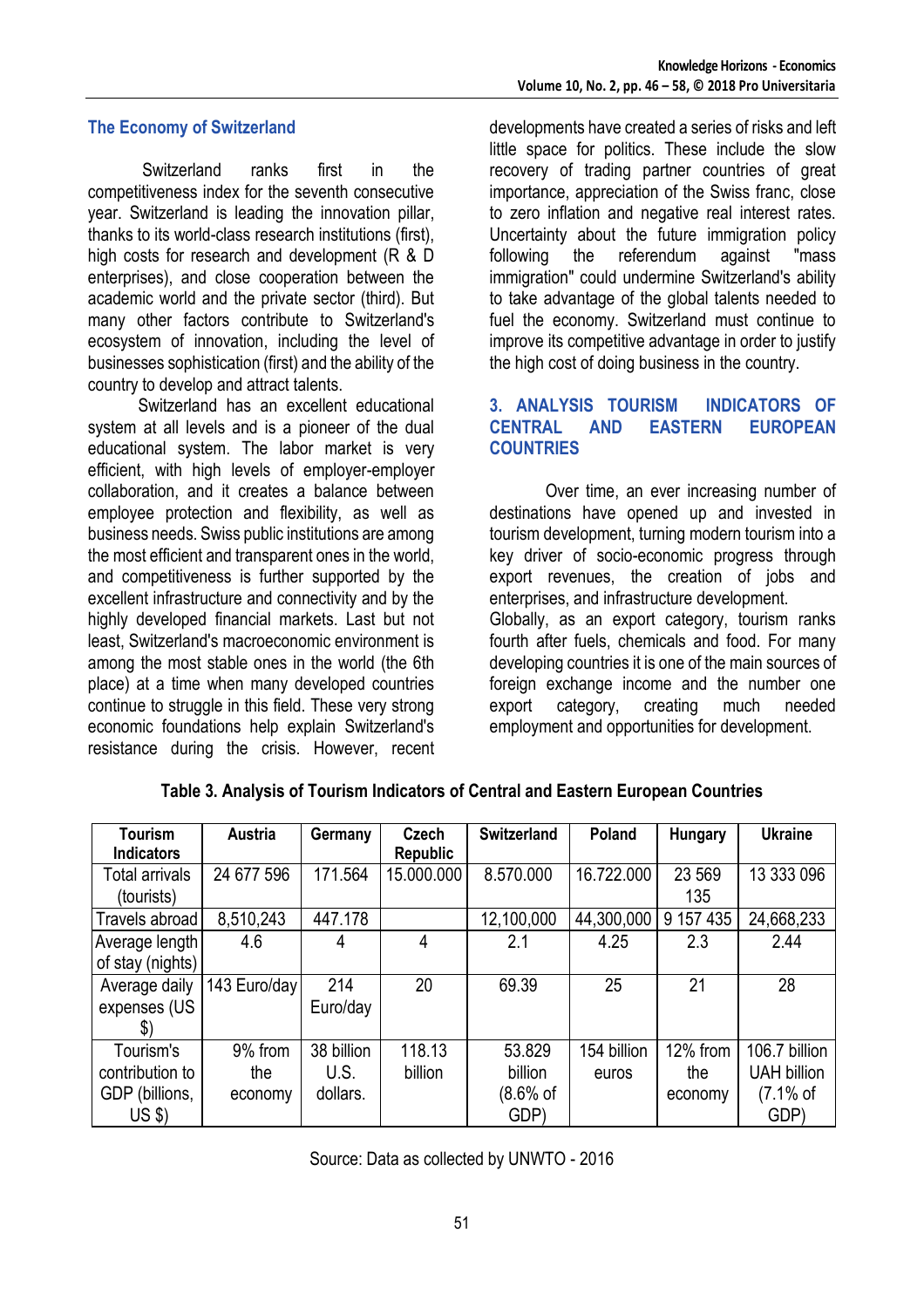### **The Tourism of Austria**

*Cultural and historical tourism* unites all buildings that serve as museums, memorial houses, palaces, residences of leading personalities of history, while it also includes gastronomic tourism, Austria being known for beer and Viennese schnitzel. Religion has always had an impact on the masses of people; Austria has got a great number of churches, cathedrals, monasteries in different locations, which attract attention either by thier positioning, or by their architecture, or by their antique objects.

*Rural tourism* is specific to mountain settlements with a particular architecture that fits the landscape and impresses us with the authenticity of things and practices.

*Recreational/relaxation tourism* is practiced especially in thermal complexes or in wellness and spa centers, such as in the case of those in Vienna or Salzburg. It is dedicated to people who do not have time for a vacation elsewhere than their own residence, and has gained an increasing trend lately, due to the choices made by people who work and do not have much free time.

*Leisure tourism* is practiced in specially designed places, such as in Prater Park, with opportunities for leisure time for both children and adults. Prices are affordable and there are subscriptions or discount cards for loyal customers.

In terms of *cycling-tourism*, more than 60 hotels from three to five stars in 21 of the most beautiful regions of Austria, Italy and Switzerland have adapted their services to the needs of mountain bikers. Basic equipments include tools, places for washing the bikes, detailed maps, and the possibility to rent GPS, all of which has led to a growing number of followers of this sport.

*Ecotourism* is a notion that is introduced to children since their early age, to respect nature and their surroundings. Concern for the environment, as well as the conservation of the species of fauna and flora has given rise to numerous parks and natural reserves.

## **The Tourism of Germany**

In Germany, the following types of tourism can be practiced: cultural, religious…

*Culture and nature* are the two central elements around which Germany has developed itself as a tourist destination. Germany is a cultural center due to its 40 UNESCO-protected areas, and due to the over 6,000 museums and theaters where famous events take place.

*Religious tourism.* Pilgrimage is one of the first forms of travel, but the initial meaning of this ancient practice is that of an inner journey, a selfexploration, aimed at a better knowledge of the self and a spiritual healing by faith. Suffering, atonement, prostration, adulation – all these are inherent components of a religious voyage, and the histories of these places are always closely linked to the past existence of a prophet, apostles, or miraculous appearances that, for hundreds of years, have been attracting pilgrims who were seeking peace. Example: the cathedrals in Cologne.

*Rural tourism/agro-tourism.* Numerous tourism organizations from different European countries are concerned with organizing and institutionalizing tourism in the rural area, thus attemting to create or recreate the rustic-rural environment in several forms: holiday villages, farm holidays, village-clubs, villages for youth, rural recreational resorts, as well as tourist villages. Tourist villages are required by different categories of tourists, including tourists with children and youth who want to spend their vacation or holiday in a quiet and affordable place.

*Spa tourism.* A new form of outpatient treatment is the so-called "compact cure", a version of outpatient treatment, in the case of which the patient chooses a place of accommodation by herself/himself. This treatment is performed in groups of up to 15 people, who are subject to the same medical indications. This is an intensive cure, the quality of which is similar to that of inpatient treatment. Patients are assisted by qualified staff. Periodic checks are carried out on the methods of the treatment. This form of treatment is the result of long-term negotiations between the German Spa Employers Association and the representatives of the Health Insurance Funds.

Compact cures are currently being carried out in 23 German spa resorts for people suffering from: dangerous diseases of civilization, respiratory diseases, conditions of the spine, osteoporosis, and nutrition problems. Currently other forms of the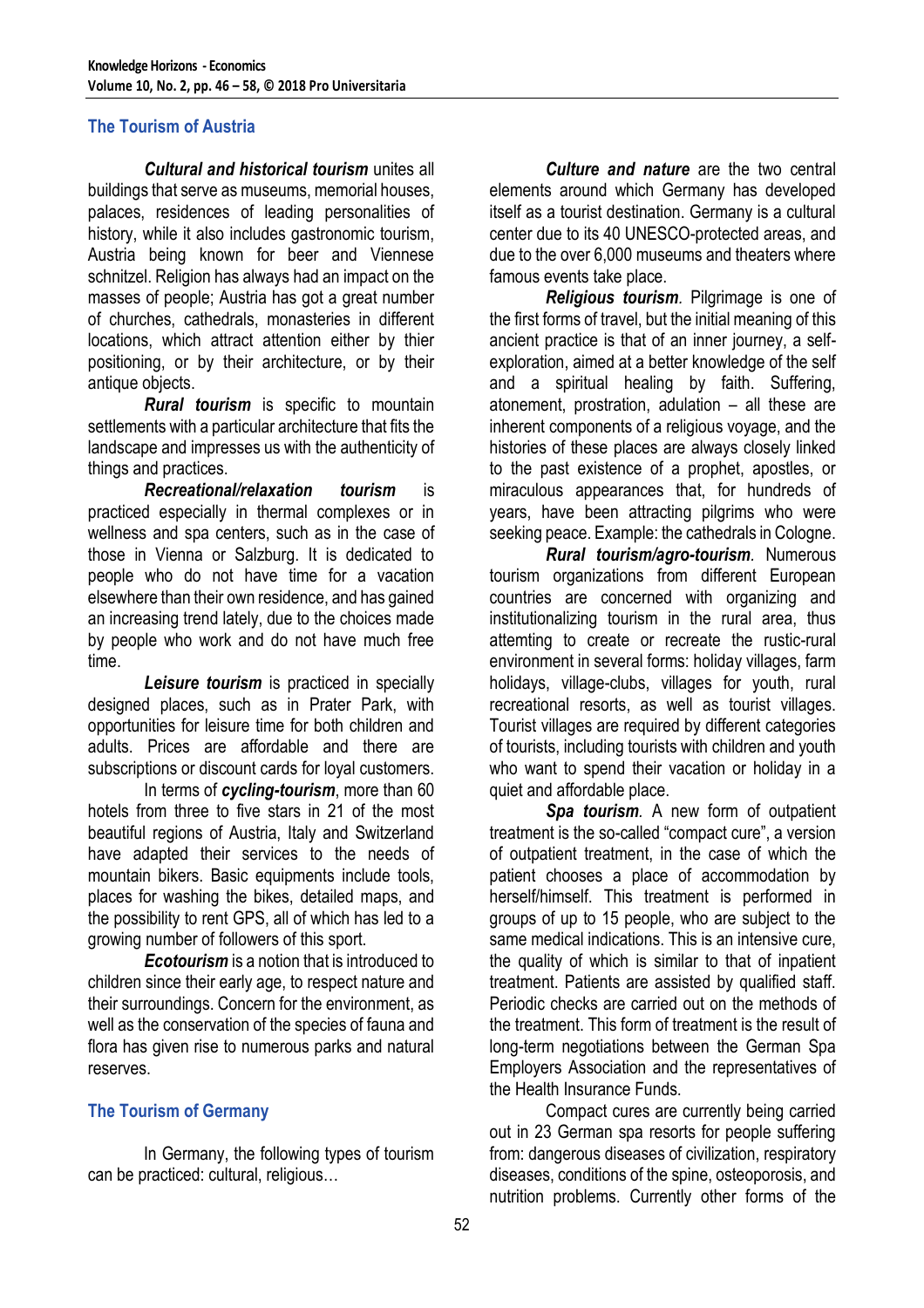compact cure are being developed. Subsidizing treatments: in Germany, every citizen is entitled under certain conditions - to subsidization of spa treatments once in every 3 years.

The source of financing for the cure is established according to the professional status of each patient. Usually, for employees the subsidy comes from the Pension Insurance Fund, while in the case of people who do not work, the subsidy usually comes from the Sickness Insurance Funds. Outpatient treatments are subsidized by sickness insurance funds, both for hired employees and for those who do not work anymore. The application for the approval of the spa treatment is made on the proposal of the family doctor, of the specialist medical practitioner, or of the company doctor. After the approval of the application, the level of the subsidy is set mainly depending on the form of the treatment. For outpatient treatment, the level of subsidy is 100% for the patient's doctor, and 90% for the cost of the treatment. In addition 50% of the accommodation and meal costs are subsidized per day of treatment.

#### **The Tourism of the Czech Republic**

*Cultural-Historical Tourism.* In fact, the Czech Republic hosts a significant number of important cities that impress us through their simplicity and architecture. If you want to stay a little longer, visit Bohemia, a region of magical forests, towns and ancient castles, particularly around Ceske Budejovice, on the bank of the Vltava River. Impressive castles can also be seen in Karlstejn, Konopiste and Cesky Krumlov, while Kutna Hora houses a cathedral and ossuary included in the UNESCO cultural heritage. Lednice, a small town located in the southern part of the Czech Republic, hosts a remarkable castle and an extremely vast park.

- Religious tourism
- Rural Tourism

*Mountain tourism and winter sports.* The northern part of the Czech Republic is the region of the mountains, a special tourist attraction for ski enthusiasts or amateur fans of winter sports in general. The Krkonose Mountains, though not very tall and impressive, include the area of Cesky Raj ("Raj" area means "paradise" or "rai" (heaven) in Romanian) and the Sumava forests. In the summer you can explore the mysterious caves and the green

forests there, you can climb on the challenging rocks if you are a fiery mountaineer, and in winter you can visit the ski center in Harrachov to take advantage of the excellent skiing facilities offered to both cross-country skiers and ski-jumpers.

*Tourism for rest and relaxation*. In the Czech Republic spa tourism is currently very well developed, its 37 spa resorts, all located in unpolluted areas, surrounded by forests, benefit from a good market share in the world, thanks to a successful combination of the traditional use of natural resources, of modern treatment procedures and of the latest methods used in recreation and recovery.

## **The Tourism of Switzerland**

Tourism as such began in the  $19<sup>th</sup>$  century, but since the 17<sup>th</sup> century Switzerland attracted the intellectual elites from abroad. The main forms of tourism in Switzerland are: mountain tourism, cultural tourism, business tourism, shopping tourism, agritourism, recreational and relaxation tourism, and transit tourism.

*Mountain tourism and winter sports.* Switzerland makes special efforts for the development of mountain resorts, starting with the tourist-friendly arrangement of the mountains, which is part of an own concept meant to bring back into value the natural resources as well as the traditions, in order to attract the clients from the intentional market of winter sports and in order to increase profitability. The main concern of tour operators in this country is to ensure a non-stop activity. 230 resorts have also been opened; in order to serve the needs of winter sports, these were created by rearranging some old climatic or balneoclimatic resorts, or they were created by providing mountain villages with equipment suitable for this form of tourism, or they came into being as modern, newly built resorts.

*Cultural tourism.* Zurich, the financial capital of the world, benefits from a privileged location along the Limmat River. The most important attractions are the Grossmunster Gothic Cathedral, the Fluntern Cemetery as well as countless historical or art museums. The historic center of Geneva also has a lot to offer: the world's tallest fountain, the Flower Clock, St. Peter's Cathedral and the Museum of Horology. If you prefer to have cultural tourism experiences,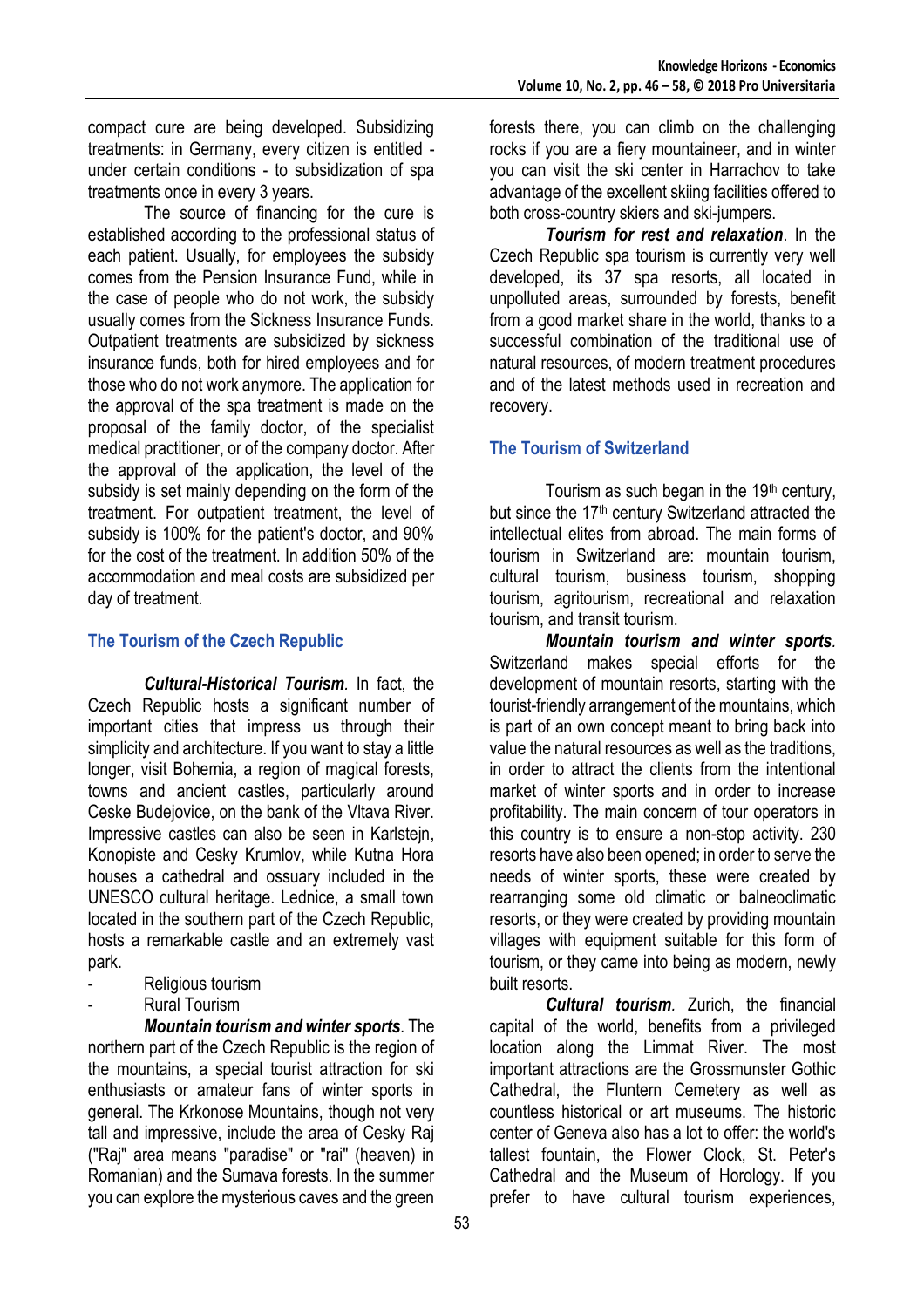Switzerland is the perfect destination. The acclaimed Montreux Jazz Festival attracts thousands of tourists every year to enjoy their favorite music. If you plan to travel to Switzerland, you should not leave it until you have seen some of the extraordinary museums here, such as the collection of l'Art Brut Museum in Lausanne.

*Tourism for shopping.* Switzerland is also famous for high-class stores, such as the ones on the famous Bahnhofstrasse in Zurich. This is the country of fine chocolates, of cuckoo clocks, of quality wines, of incomparable cheese and of the famous Swiss Army Knives.

## **The Tourism of Poland**

The territory of modern Poland experienced, on the one hand, numerous conflicts and wars; on the other hand, it was a mosaic of different cultures. Consequently, one can find many rustic houses everywhere, beautiful palaces that belonged to some Polish or German kings, as well as mysterious castles that remind us of a magnificent past. Some of these have been transformed into hotels with a unique interior and unique ambience.

*Mountain tourism* The Polish Mountains include a wide variety of resorts – ranging from vibrant, fashionable cities such as Zakopane to smaller villages.

*Cultural-Historical and Heritage Tourism.* The Polish territory offers tourists a wide range of Polish hotels located in palaces and castles listed in UNESCO World Heritage.

*Pilgrimage tourism.* Catholics make pilgrimages to miraculous shrines and springs, the Orthodox Christians take crosses to the holy Mount Grabarka and the Jews are drawn to the tombs of their Tzaddiks in Lezajsk and Lelow. The spiritual capital of Poland is [the monastery of Jasna Gora in](https://www.poland.travel/en/pilgrimage-tourism/czestochowa-spiritual-capital-of-poland-2)  [Czestochowa, w](https://www.poland.travel/en/pilgrimage-tourism/czestochowa-spiritual-capital-of-poland-2)ith its miraculous icon of the Black Madonna, which attracts millions of pilgrims throughout the year.

*Religious tourism.* The Roman Catholic Sanctuaries are Polish landmarks. Most of the pilgrims prefer to pray at the Pauline Monastery in Jasna Gora in Czestochowa. Here one can find the icon of the Black Madonna, venerated not only in Poland but also abroad. Believers of other faiths have sanctuaries in many other places throughout the country: the Eastern Orthodox Church at

Grabarka, Protestants in Karpacz, Wisla and Cieszyn, and the Muslims in Bohoniki.

*Industrial tourism.* The old factories, namely of beer, but also the mines, become popular tourist attractions. More than 2000 such postindustrial sites have already been added to a list of attractions. The fact that there are impressive industrial monuments in Poland is known only by a few people.

Tourists are attracted not only to the archaic design but also because they can have the opportunity to participate in the production process. During such visits to the beer factories in the Little Poland region, visitors have the opportunity to taste beer, while at a paper factory in Duszniki they can produce hand-made paper with their hand.

Mines are also unique and offer a wide range of possibilities. The gold mine in Zloty Stok prides itself on Poland's tallest underground waterfall, at a height of 8-meters; while the Mining Museum and the Queen Luiza Outdoor Museum in Zabrze have an underground train.

## **The Tourism of Hungary**

*Spa tourism* is a specific form of recreation tourism that has come into being not necessarily as a result of the desire to prevent certain illnesses, but because of the increase of overworking and occupational diseases determined by the rhythm of modern life. For this reason, it is more related to certain resorts known for their therapeutic properties, for their mineral and thermal springs, muds, pits, etc. located in a mild climate. It is also the reason why it is one of the most constant forms of tourism, with a relatively stable clientele, which contributes to the increase of the coefficients of the use of the accommodation capacity and to the achievement of increased average earnings per day/tourist. The best known spa resorts are: Gellert, Szechenyi, Rudas-Budapesta.

*Pilgrimage* is one of the first forms of travel, but the initial meaning of this ancient practice is that of an inner journey, a self-exploration, aimed at a better knowledge of the self and a spiritual healing by faith. Suffering, atonement, prostration, adulation – all these are inherent components of a religious voyage, and the histories of these places are always closely linked to the past existence of a prophet, apostles, or miraculous appearances that, for hundreds of years, have been attracting pilgrims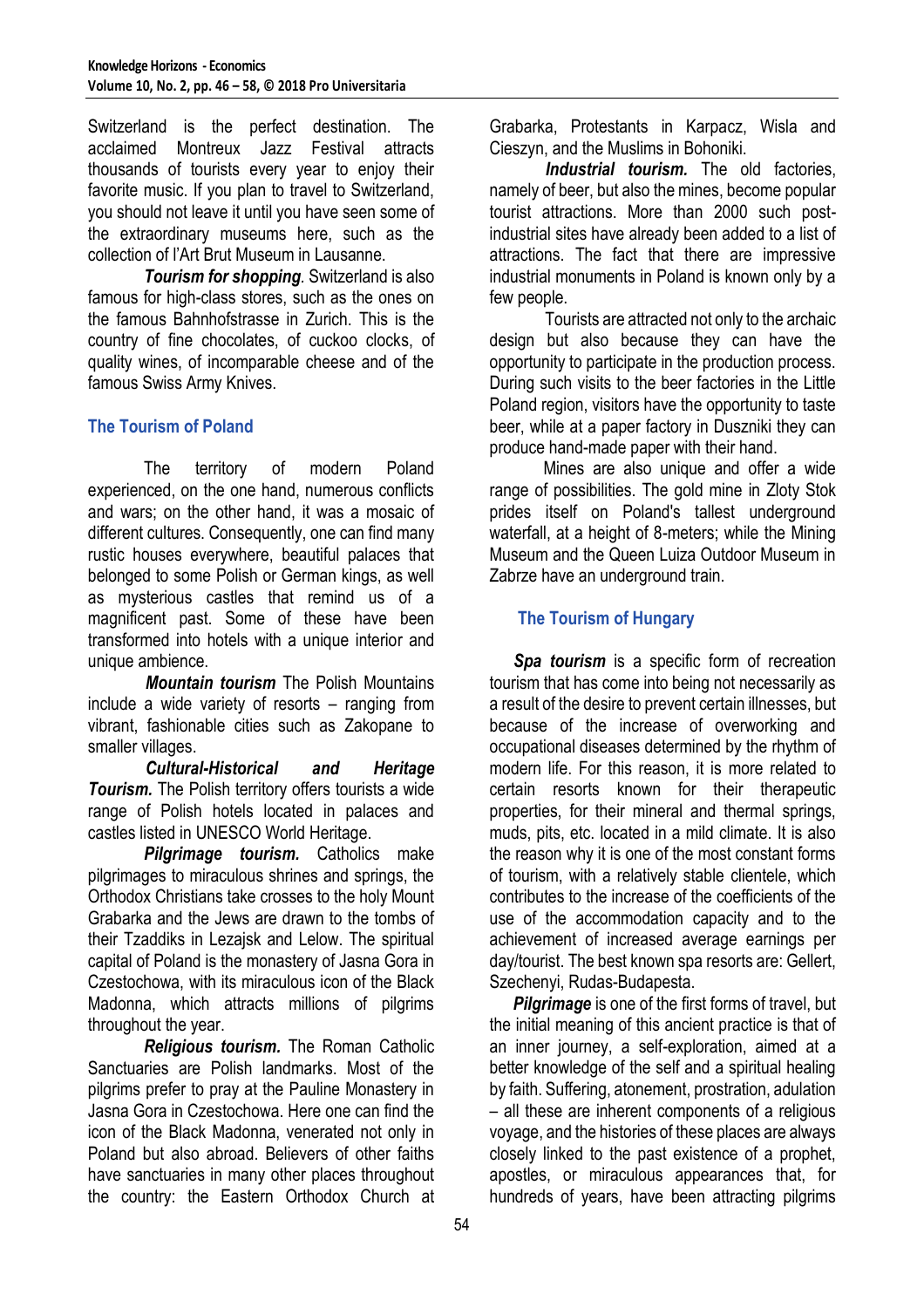seeking peace. Example: The Matthias Church from Budapest

*Cultural Tourism* addresses the culture of a region, especially its artistic values. Cultural tourism includes tourism in urban areas, particularly in large cities, focusing on historical and cultural objectives (museums and theaters). Sometimes it may include tourism in rural areas; as is the case of open-air festivals, memorial houses of famous writers or artists, landscapes referenced in literature.

*Clean ecological tourism* highlights a minimal impact on the environment, such as visiting national parks (as in the case of Hortobagy National Park). Over the years, the main concern of government authorities was to create an independent image for Hungary as a tourism brand. They have put more emphasis on the relationships with foreigners, on developing image campaigns, campaigns for products and specific campaigns for marketing.

The main objectives are still to address new target groups (emerging markets and market segments), brand building and raising awareness among the population of the country's tourism brand concept; campaigning to improve the country's international image and strengthening online presence (social media in particular). Located in a four-season climatic zone, Hungary is prone to seasonal tourism, so, in this sense, the authorities continue to address seasonal products and promote specific events (eg. "Winter Harmony").

## **The Tourism of Ukraine**

The main forms of tourism practiced are religious, historical, nature-tourism and ecotourism, winter sports tourism, as well as seaside tourism.

*Religious tourism.* Religion has always been an important feature in the lives of Ukrainians. Throughout the centuries, religious traditions have appeared in local culture, and this is certainly evidenced by the presence of many religious sites in Ukraine. Churches, cathedrals, monasteries, synagogues and other religious sites are popular attractions for tourists visiting the country. From architectural wonders to humble places of worship, religious buildings in Ukraine give us a chance to reflect on the history and culture of the country over the centuries. Among the most important objectives one can find the religious heritage of Kiev, and the cave monasteries.

*Tourism in nature / of relaxation / of adventure / speleology tourism.* From the point of view of natural resources, Ukraine has a lot to offer. Activities in nature may vary according to the wishes of the tourists and their interests. You can choose to visit the caves in the Podila region or you can visit the Mizhrichysky Nature Park. For the lovers of more exercise and adrenaline, cycling or mountaineering can be chosen (Gorgany Mountains). If you are eager to relax and observe nature, you can also choose to view animals in the natural environment such as the wild buffaloes or horses in Askania Nova.

*Ecotourism.* In a country that boasts large stretches of natural areas, ecotourism in Ukraine is rapidly becoming a key point in the country's tourism offer. The value of this type of tourism can never be underestimated, because it not only provides the people of the country with a necessary foreign currency, but also helps to create systems that protect the natural environment and contribute to the promotion of a more stable environment. In Ukraine ecotourism is a popular travel option. Among the areas that contribute most to the development of this type of tourism we can mention: Biosphere Reserve - Askaniya (Kherson Region), Biosphere Reserve-Carpathian (Transcarpathia), Karadag Nature Reserve, Shatsky Nature Park (Volyn Region), Stepa Nature Reserve (in the eastern part of Ukraine).

*Cultural-historical tourism.* Ukraine is a place of culture, history and natural beauty. For centuries people who lived here worked to create homes and residential estates to complement the beauty around them and reflect the culture of their nation. On the whole, they have been very successful in this respect and, as a result, there are many beautiful castles and palaces in Ukraine today.

*Seaside tourism* is the one that suffers the most because of the current political situation. Ukraine offers the opportunity to choose between the Sea of Azov and the Black Sea. The Azov Sea is smaller and warmer than the Black Sea. Ukrainians with young children usually choose the Azov Sea for their summer vacation.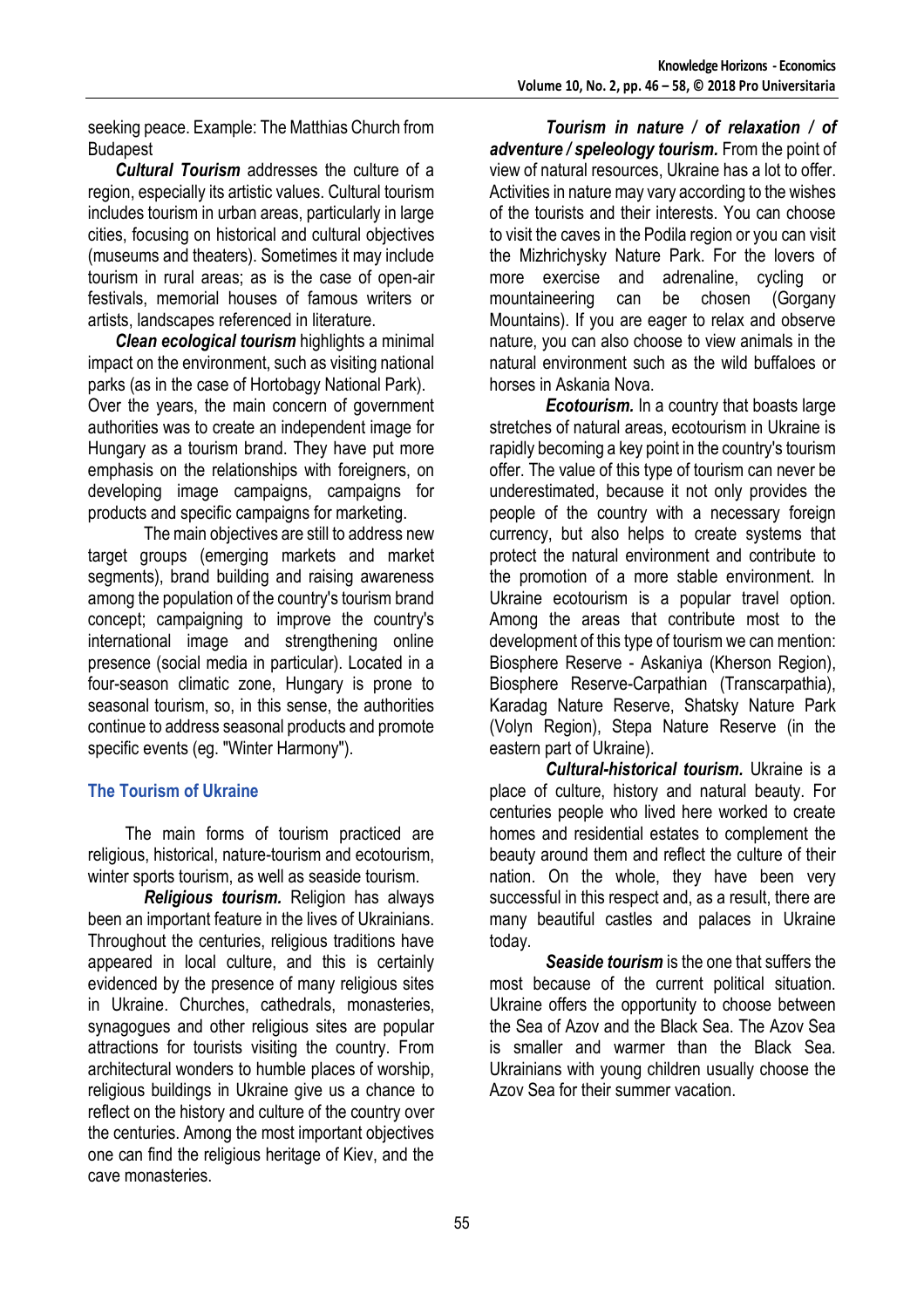#### **4. ANALYSIS OF THE COMPETITIVENESS INDEX OF THE CENTRAL AND EASTERN EUROPEAN REGION**

The Travel and Tourism Competitiveness Index is a tool used to identify both the strengths of a country and the barriers that hinder the development of the sector. ICTC (TTCI) can also be used as a platform for dialogue between the business community and the government, with the aim of improving the competitiveness of the tourism and travel sectors and ultimately increasing the prospects and prosperity of citizens.

| <b>COUNTRY</b>        | Competitiveness<br>index |
|-----------------------|--------------------------|
| Austria               | 23                       |
| Germany               | 3                        |
| <b>Czech Republic</b> | 31                       |
| Switzerland           |                          |
| Poland                | 41                       |
| Hungary               | 63                       |
| Ukraine               |                          |

#### **Table 4. Competitiveness index**

Source :<https://www.weforum.org/reports/the-global-competitiveness-report-2017-2018>

#### **AUSTRIA**

Looking at the analysis of the competitiveness index, it can be noticed that Austria has an advanced economy. The first category of factors analyzes the elementary ones, thus Austria excels in health and education (score 6.4), infrastructure (5.7), institutions (5.2) and macroeconomic environment (5.1). The second category analyzes the factors of efficiency, with a maximum score of 5.6 achieved both in the field of training and higher education, as well as in the field of technological advances. Goods efficiency ranks second in this subgroup with a score of 4.9, followed by labor market efficiency (4.5) and financial development (4.2). From the last category, Austria would raise problems in the chapter "Innovations" with a score of only 4.9. Analyzing in detail the components of each subgroup and comparing the values of scores and rankings with those of other countries, Austria is among the countries with a prosperous productivity and efficiency, which brings about a high standard of living.

#### **SWITZERLAND**

Switzerland ranks first in the competitiveness index for the seventh consecutive year. Switzerland is leading the innovation pillar, thanks to its world-class research institutions, high costs for research and development (R & D enterprises), and close cooperation between the academic world and the private sector. But many other factors contribute to Switzerland's ecosystem of innovation, including the level of sophistication of businesses and the ability of the country to develop and attract talents.

However, recent developments have created a series of risks and left little space for politics. These include the slow recovery of trading partner countries of great importance, appreciation of the Swiss franc, close to zero inflation and negative real interest rates. Switzerland must continue to improve its competitive advantage in order to justify the high cost of doing business in the country.

#### **POLAND**

Based on the indices presented by the World Economic Forum, Poland is situated among the middle rankings as regard to the analyzed issues with a general score of 4.5, thus ranking in the top 41, while the neighboring countries ranked fourth such as Germany, 36<sup>th</sup> place for Lithuania, and the 31st place for the Czech Republic.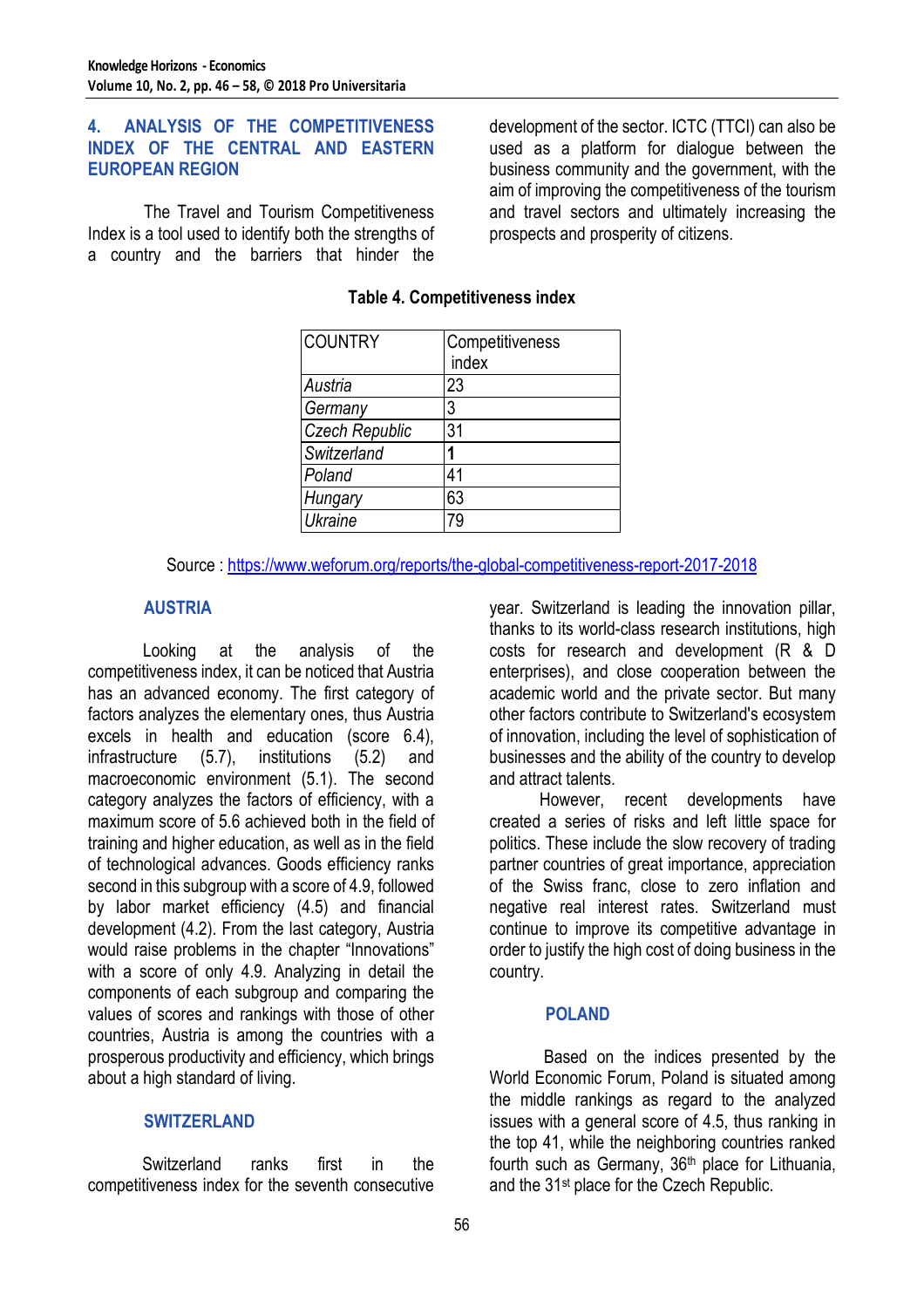| <b>Score</b> | <b>Field</b>        | <b>Score</b> | <b>Field</b>                   | <b>Score</b> | <b>Field</b>         |
|--------------|---------------------|--------------|--------------------------------|--------------|----------------------|
| 3.3          | 4.3<br>Innovation   |              | Infrastructure                 | 5.1          | Macroeconomic        |
|              |                     |              |                                |              | environment          |
| 4.1          | <b>Business</b>     | 4.3          | Financial market development   | 5.1          | Higher education and |
|              | sophistication      |              |                                |              | training             |
| 4.1          | <b>Institutions</b> | 4,5          | Goods market efficiency        | 5.2          | Market size          |
| 4.1          | <b>Labor market</b> | 4,8          | <b>Technological readiness</b> | 6.1          | Health and primary   |
|              | efficiency          |              |                                |              | education            |

#### **Table 5. The scores of Poland's indices calculated by "***The Global Competitiveness Report 2015-2016"*

Source:<https://www.weforum.org/reports/the-global-competitiveness-report-2017-2018>

The most significant percentage is represented by the size of the external and internal markets (21st place) and education, especially higher education and professional training of the individual (31st place). We can also say that Poland excels in areas such as training and technological development (41st place), but also in healthcare and primary education (40th place)

Regarding the pillar of work efficiency and business environment, Poland does not occupy a very good place, respectively the 81st position, which is generated by the poorly consolidated relations between the employer and the employee, but also due to the overwhelming effect of the income tax as regard to the motivation of the employer.

#### **UKRAINE**

The Competitiveness Index places Ukraine in the second half of the ranking, with a value of 79 out of 140. This positioning indicates that there are still serious problems with certain factors, taken into account at the time of realizing this ranking.

*The first subgroup* of factors represents the elementary ones, showing Ukraine as having problems at the level of the institutions, both public and private, but also from a macroeconomic point of view. In these two chapters, Ukraine is very close to the bottom of the ranking, occupying the  $130<sup>th</sup>$  place and the 134<sup>th</sup> place respectively. All this shows that Ukraine is lagging behind from an economic point of view, still having the same problems as before entering the Soviet bloc. However, in terms of infrastructure, healthcare and primary education, it is in the first half of the placement, occupying places of 69 and 45 out of 140.

Regarding *the second subchapter* of the factors of efficiency, Ukraine occupies its best position in terms of higher education and training. It also positions itself in good places in the first half of the ranking in terms of market efficiency and marketing. Unfortunately, there is a problem in terms of the market efficiency of goods, and regarding financial development and technological agreements. It occupies medium positions and, in the third sub-chapter of innovation and business sophistication, it has the 54<sup>th</sup> place, thus ranking at the 91st position out of 140.

Among the greatest problems Ukraine is facing one can mention corruption, followed by economic problems, and political instability. The taxes are high in comparison with minimum wages and the market value of national currency.

## **CONCLUSIONS**

The holistic development policy of online businesses leads, in the long run, to the dissemination of the benefits of the integration process to all regions and states of the Union. The solidarity shown by Member States with a level of economic development above the European Union's average, leads, on the one hand, to the reducing of the regional problems in the less developed regions (increasing the rate of employment, productivity, income and production within these regions), and, on the other hand, it contributes to the overall development of the European Union, with beneficial effects also on the richer countries (reduction of taxes due to economic growth, creation of socio-economic stability, increased security, reduced EU expenditure